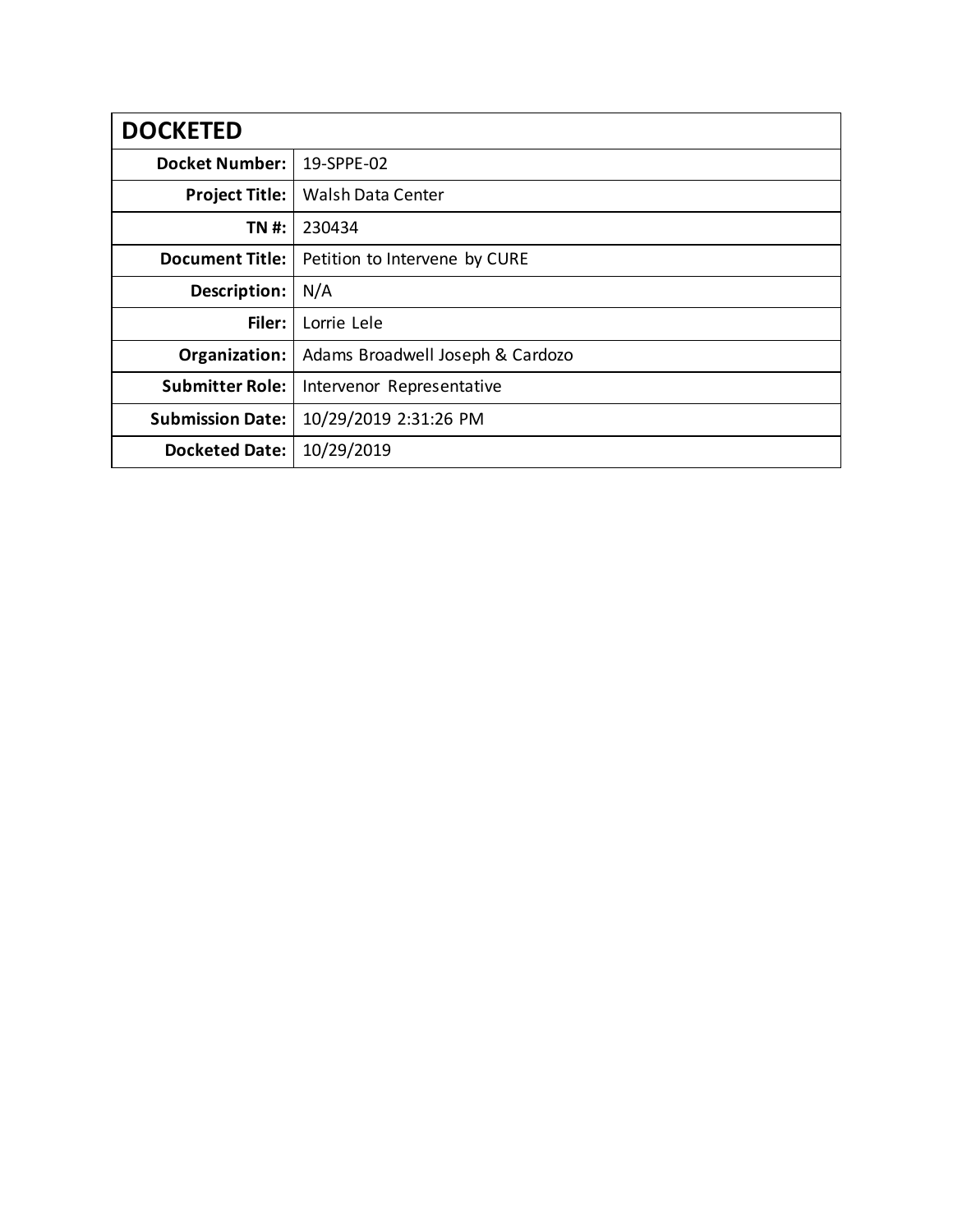## **STATE OF CALIFORNIA**

## **Energy Resources Conservation and Development Commission**

In the Matter of:

Application For Small Power Plant Exemption for the WALSH BACKUP GENERATING FACILITY

Docket No. 19-SPPE-02

## **PETITION TO INTERVENE BY CALIFORNIA UNIONS FOR RELIABLE ENERGY**

October 29, 2019

Tanya A. Gulesserian Adams Broadwell Joseph & Cardozo 601 Gateway Boulevard, Suite 1000 South San Francisco, CA 94080 (650) 589-1660 Voice (650) 589-5062 Facsimile [tgulesserian@adamsbroadwell.com](mailto:tgulesserian@adamsbroadwell.com)

Sara F. Dudley Adams Broadwell Joseph & Cardozo 520 Capitol Mall, Suite 350 Sacramento, CA 95814 (916) 444-6201 Voice (916) 444-6209 Facsimile [sdudley@adamsbroadwell.com](mailto:sdudley@adamsbroadwell.com)

Attorneys for California Unions for Reliable Energy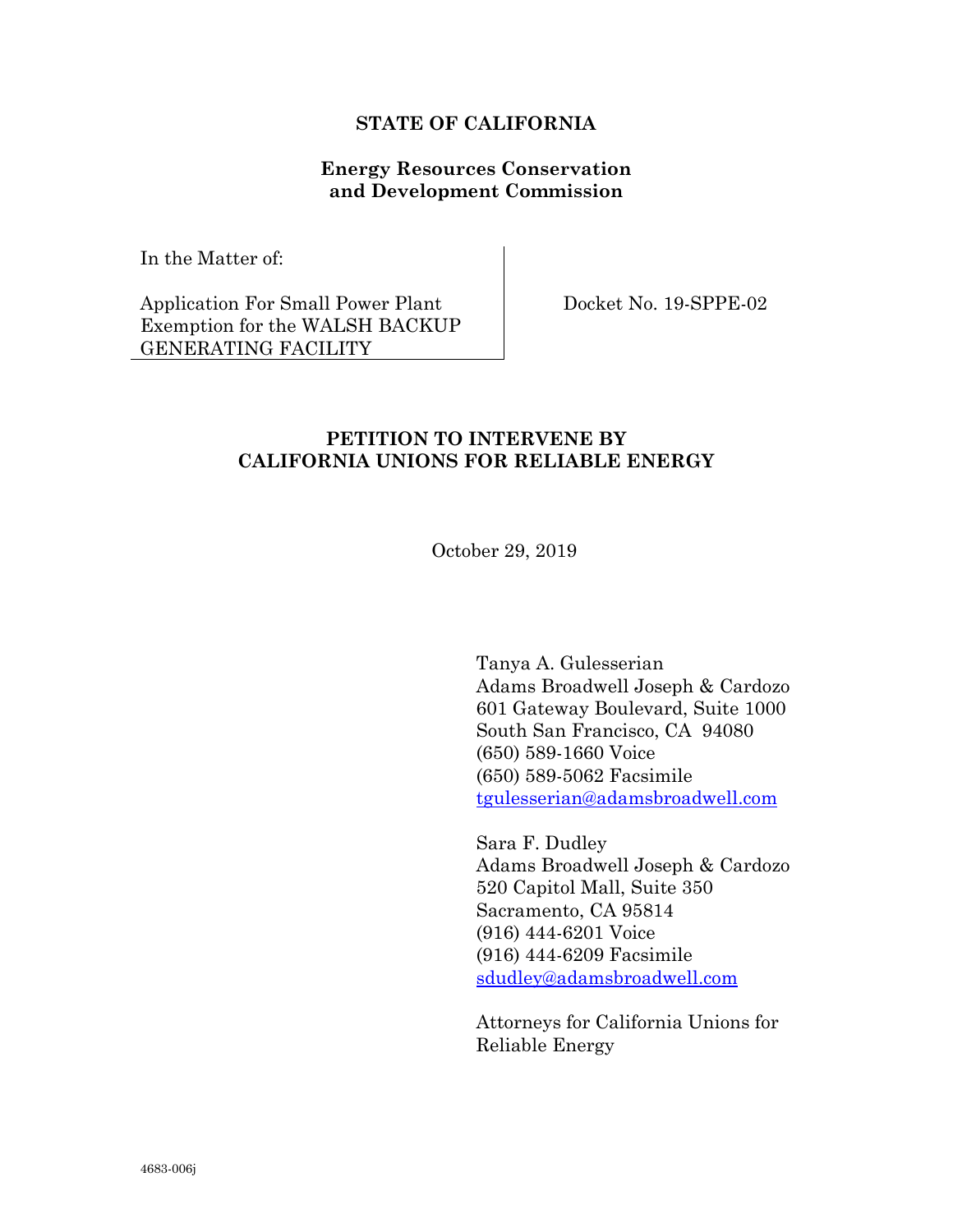## **PETITION TO INTERVENE BY CALIFORNIA UNIONS FOR RELIABLE ENERGY**

Pursuant to section 1211.7 of Title 20 of the California Code of Regulations, California Unions for Reliable Energy ("CURE") files this Petition to Intervene ("Petition") to the California Energy Commission ("Commission") for the Walsh Backup Generating Facility, Docket No. 19- SPPE-02 proceeding ("Project").

Section 1211.7(a) grants "any person" the right to file a petition to intervene which sets forth "the grounds for the intervention, the position and interest of the petitioner in the proceeding, the extent to which the petitioner desires to participate in the proceedings, and the name, mailing address, email address, and telephone number of the petitioner." Section 1211.7(c) provides that the "presiding member may grant intervention and may impose reasonable conditions on an intervenor's participation…. An intervenor is a party to a proceeding."

This Petition is timely. The Commission has not promulgated a scheduling order with a deadline to file a petition to intervene. In the absence of a scheduling order, the deadline default is 30 days before the first evidentiary hearing. (Cal. Code Regs., tit. 20, § 1211.7 (b).) The Commission has not yet set a date for an evidentiary hearing on this matter, thus, this Petition is timely.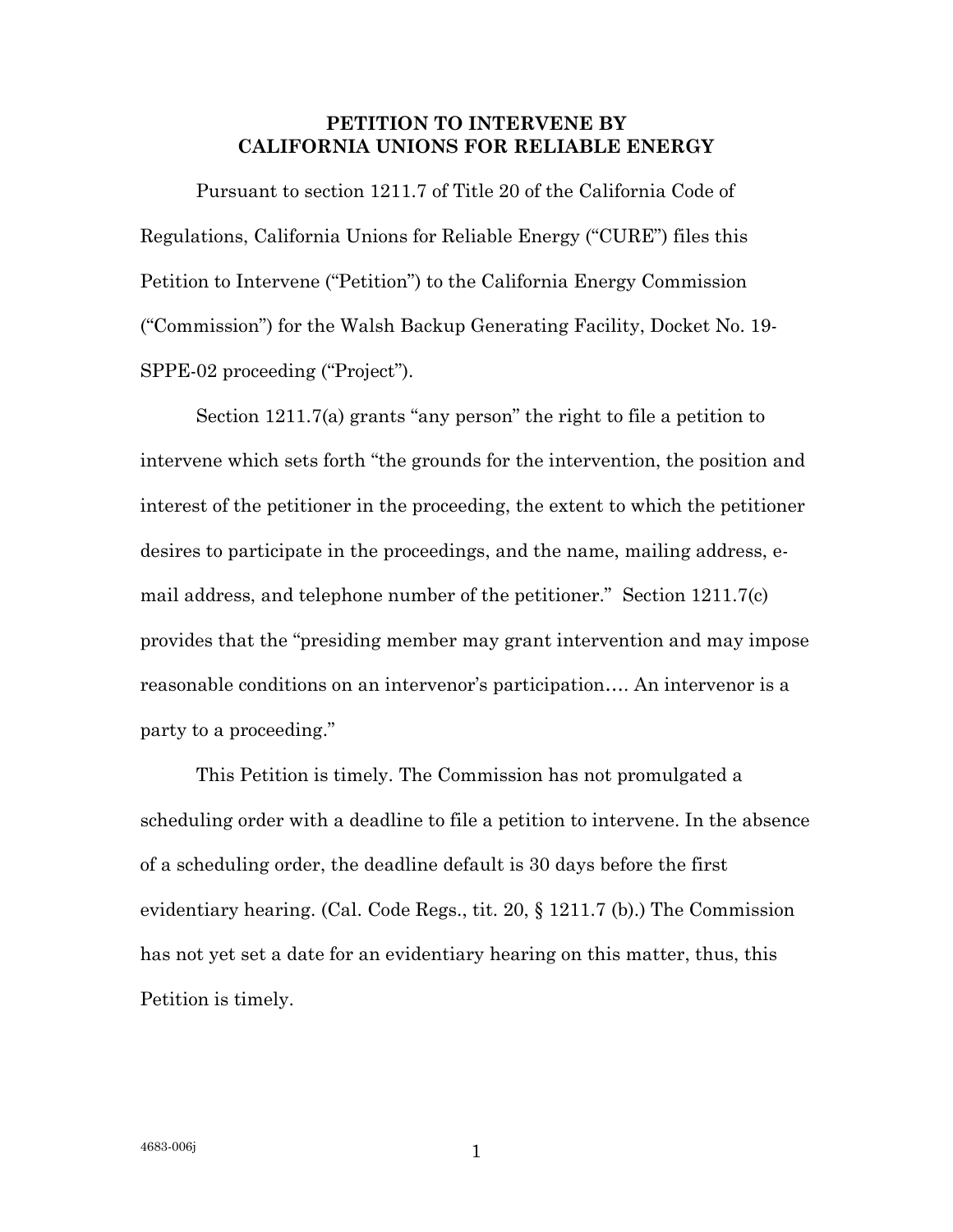CURE has an interest in the proceeding. CURE is a coalition of unions whose members construct and operate power plants and other industrial facilities in California. The Project therefore directly affects the union members' immediate economic interests.

The Project also affects the union members' longer term economic and environmental interests. Environmental degradation jeopardizes future jobs by causing construction moratoriums, depleting limited air pollutant emissions offsets, consuming limited fresh water resources, and imposing other stresses on the environmental carrying capacity of the State. This in turn reduces future employment opportunities.

Additionally, union members live in the communities that suffer the impacts of projects that are detrimental to human health and the environment. Unions have a corresponding interest in acting to minimize the adverse impacts of projects that would degrade the environment, and in enforcing environmental laws to protect their members.

Finally, union members are concerned about projects that cause serious environmental harm without providing countervailing economic benefits. The Commission's environmental review process provides for a balancing of the Project's socioeconomic and environmental impacts. CURE's ultimate position and participation in this proceeding will be determined based on all of the factors that will be considered by the Commission.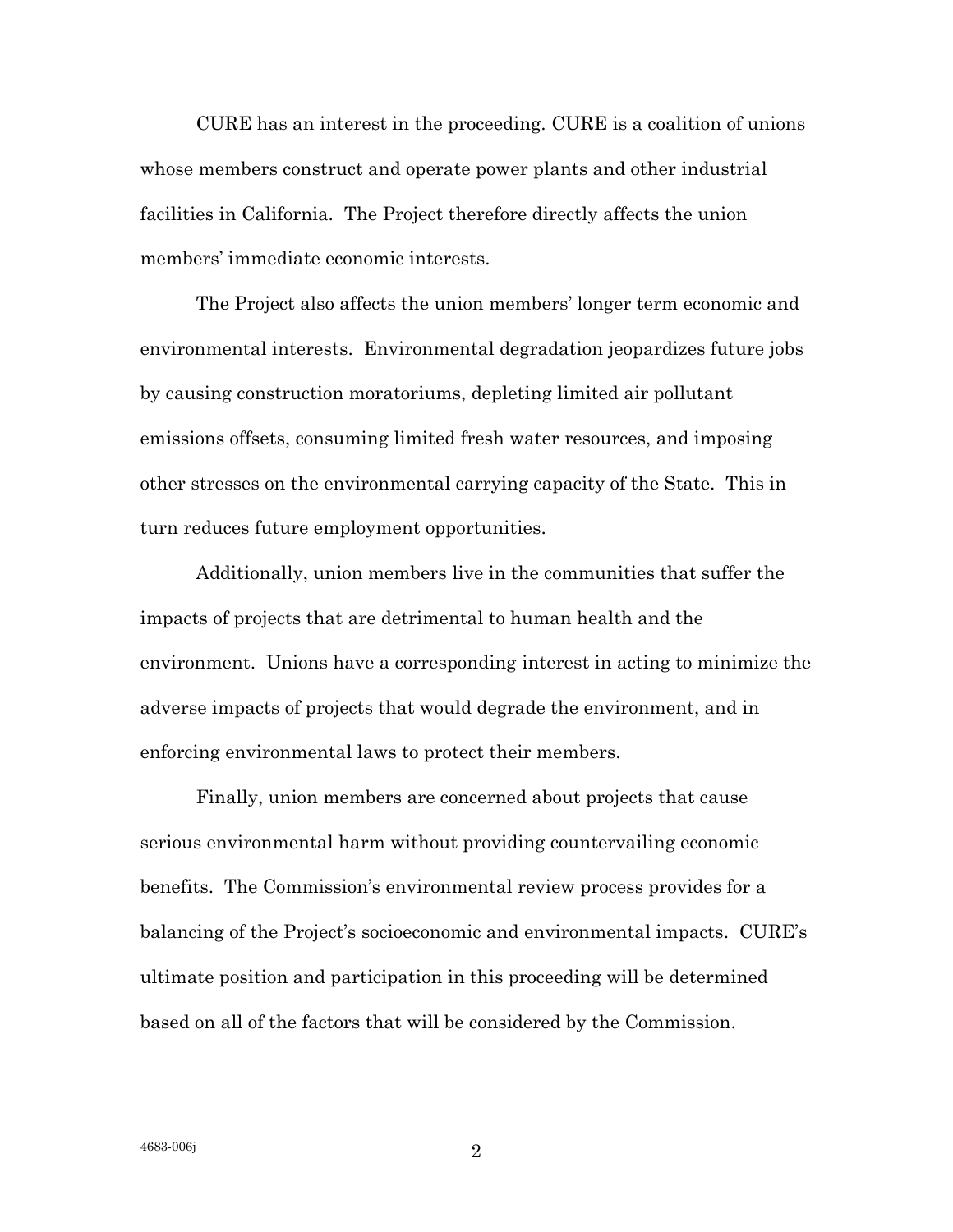CURE has been granted intervention in all prior siting cases and small power plant exemption cases in which it has sought to intervene since the enactment of AB 1890. The Commission rejected the only challenge to CURE's participation in those cases, finding CURE's interests "undeniably relevant" to the proceedings. (In the Matter of Application for Certification for the High Desert Power Project, Docket No. 97-AFC-1, Order Granting Petition to Intervene at 2 (Dec. 24, 1997).) Most recently, CURE was granted intervenor status In the Matter of Application for Small Power Plant Exemption for the Laurelwood Data Center, Docket No. 19-SPPE-01. The same decision should be reached here.

CURE has participated in permit proceedings for data center projects, including their backup power generation and other facilities, in the City of Santa Clara. In those cases, CURE identified informational deficiencies in the project descriptions that prevented adequate assessments of impacts to air quality and public health and from greenhouse gas emissions and energy use. CURE also identified underestimated, unanalyzed and unmitigated impacts from construction air emissions, operational air emissions, greenhouse gas emissions, energy use, hazards and noise. For those data center projects, CURE provided evidence showing that the data centers, including their backup power generation, may result in significant impacts to air quality and public health and from greenhouse gas emissions, energy use, hazards and noise. CURE also reviewed the water use associated with data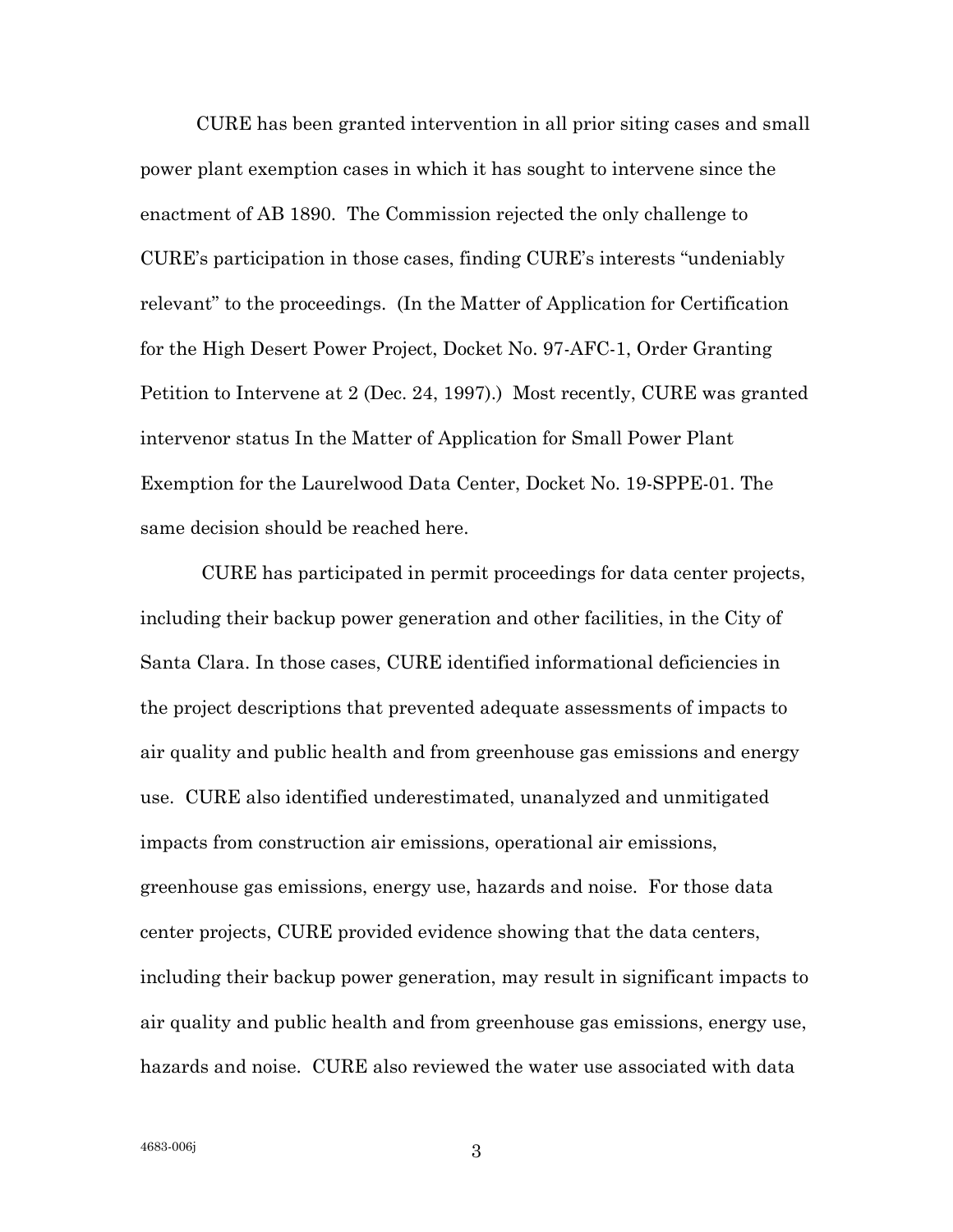center projects. Finally, for these identified issues, CURE proposed feasible mitigation measures to reduce impacts from data center projects to less than significant.

If granted intervention in this data center proceeding, CURE would like to participate in the topics of air quality, public health, greenhouse gas emissions, noise, hazards and hazardous materials, energy and energy resources, wildfire, and water resources. Due to the number of data centers being proposed in the City of Santa Clara, CURE would also like to participate in cumulative impacts associated with these resource areas. CURE respectfully reserves the right to participate in other topics should issues be identified warranting such participation. CURE may provide testimony, briefing, and cross-examination of witnesses.

For the foregoing reasons, CURE respectfully requests that the Commission grant its petition to intervene in this proceeding and allow CURE to participate as a party.

Dated: October 29, 2019 Respectfully submitted,

Com

Tanya A. Gulesserian Adams Broadwell Joseph & Cardozo 601 Gateway Boulevard, Suite 1000 South San Francisco, CA 94080 (650) 589-1660 Voice (650) 589-5062 Facsimile [tgulesserian@adamsbroadwell.com](mailto:tgulesserian@adamsbroadwell.com)

\_\_\_\_\_\_\_\_\_\_\_\_\_\_\_\_\_\_\_\_\_\_\_\_\_\_\_\_\_\_\_\_\_\_\_\_